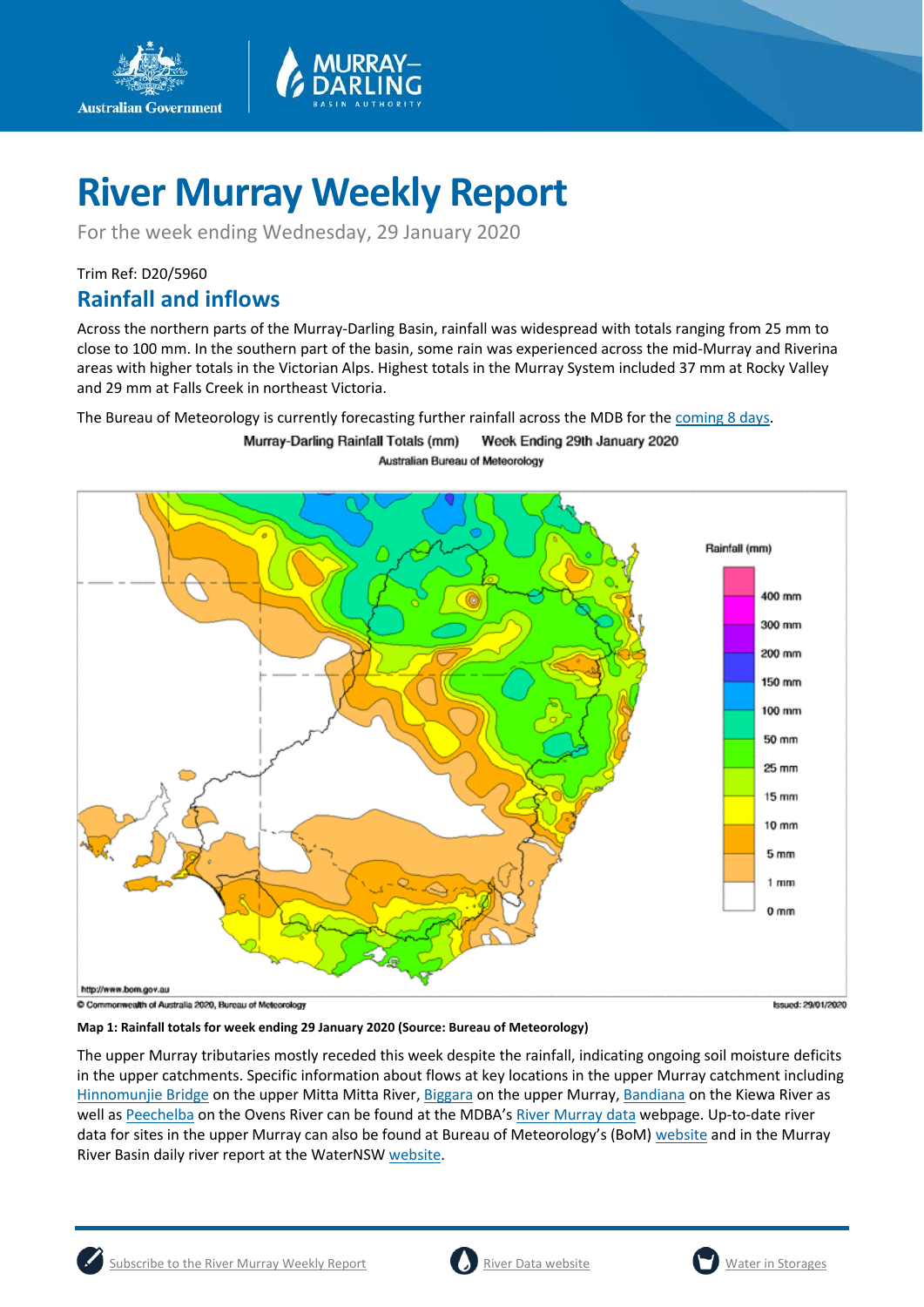## **River operations**

- Bushfire activity currently not impacting river operations.
- IVT deliveries continue from the Goulburn and Murrumbidgee valleys.
- Red Alerts for blue-green algae continue at numerous locations in the southern system.
- Pumping restrictions in place above Menindee Lakes.

#### **Bushfire Impacts**

The MDBA and state constructing authorities are continuing to monitor bushfire activity in the upper Murray catchment. To date, the fires have not posed any significant risk to any MDBA operated structures and have not impacted river operations. MDBA will continue to monitor the situation closely and will work with relevant fire and emergency management agencies where necessary. To stay updated on fire risks please visit:

New South Wales – [Rural Fire Service](https://www.rfs.nsw.gov.au/)

Victoria – [Vic Emergency](https://www.emergency.vic.gov.au/respond/)

South Australia – [Country Fire Service](https://www.cfs.sa.gov.au/site/warnings_and_incidents.jsp)

It is likely water quality will deteriorate in some locations as ash and sediment is washed into water courses following rain and further fish deaths could occur. A number of fish deaths occurred in the upper Murray following rain over the past week. The extent and timing of water quality or aquatic impacts depends on the location of the fires as well as the intensity and duration of rainfall events.

For information on current water quality and any impacts to your water supply, please contact your retail water supplier.

#### **River operations**

In the past week MDBA total active storage reduced by 75 GL to 2,617 GL (or 31% capacity). Murray System inflows (excl. Snowy, Darling, inter-valley trade and environmental tributary inflows) continue to track well below the longterm average (see plot on last page of this report) and currently lower than this time last year.

At **Dartmouth Reservoir**, the [storage](https://riverdata.mdba.gov.au/dartmouth-dam) decreased by 30 GL to 1,903 GL (49% capacity). Over the last week the [release](https://riverdata.mdba.gov.au/colemans) from Dartmouth, measured at Colemans, varied between around 6,600 ML/d and 3,400 ML/d with a current release of 5,600 ML/d. These releases aim to transfer a total volume of around 120 GL during January to support water levels at Hume Reservoir. Transfer requirements from Dartmouth to Hume Reservoir are continually reviewed and revised in response to observed conditions and updated forecast demands across the system. Transfers are expected to continue in the coming months.

At **Hume Reservoir**, the [storage](https://riverdata.mdba.gov.au/hume-dam) decreased by 32 GL to 583 GL (19% capacity). The release from Hume varied between 8,600 ML/day and 12,800 ML/d over the week and is currently around 11,600 ML/d.

At Lake Mulwala, the pool [level](https://riverdata.mdba.gov.au/yarrawonga-weir-upstream) is currently 124.74 m AHD and is expected to remain above 124.7 m AHD over the coming week. Diversions into Yarrawonga Main Channel and Mulwala Canal averaged 300 ML/d and 1,600 ML/d respectively. Of the diversion to Mulwala Canal, approximately 1,250 ML/d is water being diverted around the Barmah Choke through Murray Irrigation Limited (MIL) infrastructure. Similarly, on the Victorian side around 135 ML/d continues to travel through Yarrawonga Main Channel and into the Broken Creek, again to bypass the Barmah Choke and transfer water to meet demands in the lower system.

The release from **Yarrawonga Weir** is forecast to reduce from 8,600 ML/d to target 8,500 ML/d and is likely to remain around this flow rate over the coming weeks to meet expected downstream demands.



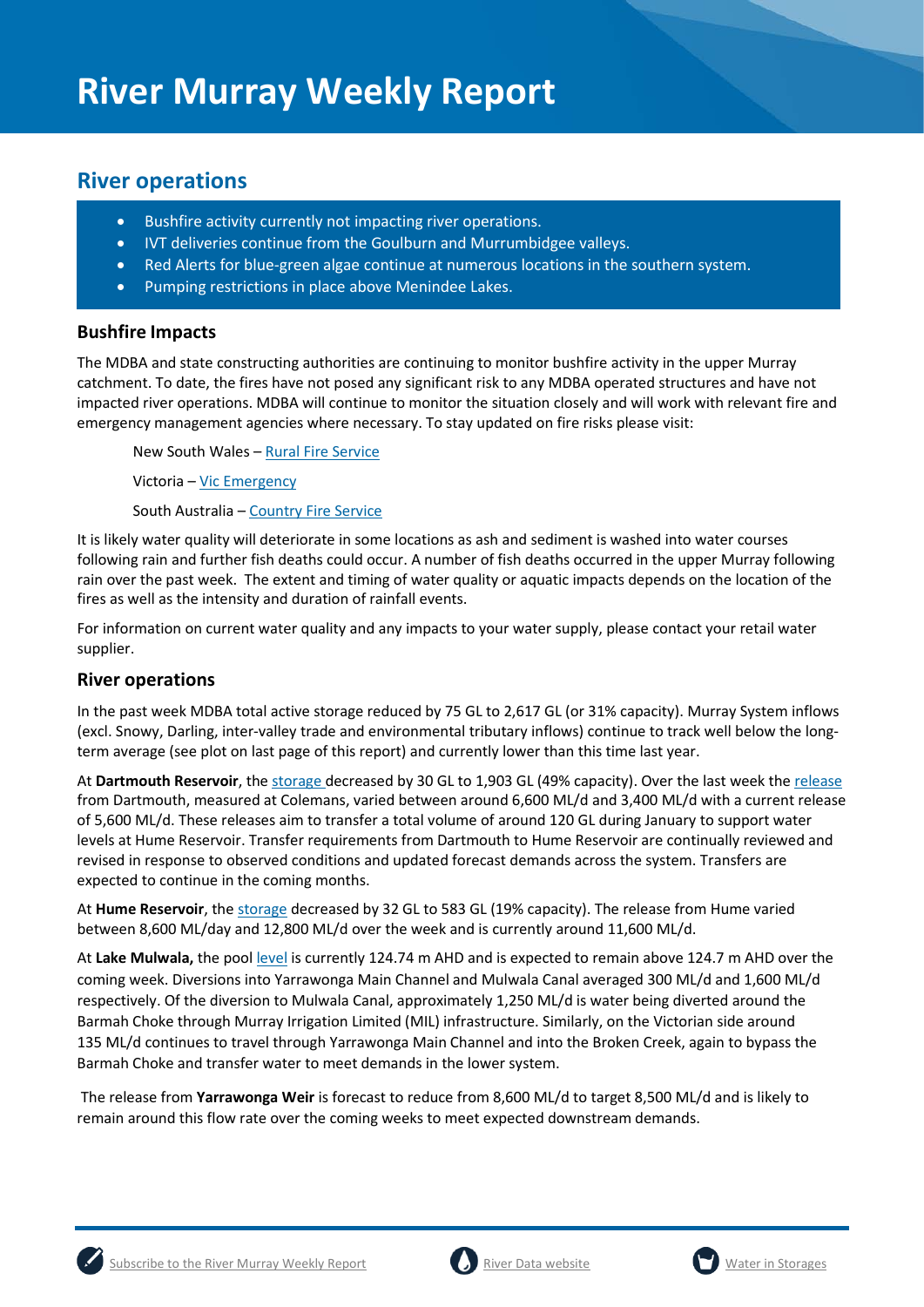

**Photo 1: The Ovens River at Wangaratta (Ovens catchment). Photo: Erin Morgan.**

Flows through the **Edward River** offtake remain at around 1,550 ML/d. On the **Gulpa Creek,** diversion at Gulpa offtake remained around 250 ML/d. Downstream, at Toonalook on the Edward River, the flow remained steady averaging 1,700 ML/d. At Stevens Weir, the flow averaged 2,550 ML/d and may recede to around 2,000 ML/d over the coming week.

There are a number of water quality alerts current across the Edward and Wakool Rivers including [a Red Alert](https://www.waternsw.com.au/about/newsroom/2019/blue-green-algae-red-alert-for-murrumbidgee-river-at-redbank-weir2) for blue-green algae at Stoney Crossing on the Wakool River. A Red Alert level warning indicates that people should avoid direct contact with the water. For more information on this and other alerts, visit the [WaterNSW](https://www.waternsw.com.au/water-quality/algae) website.

Flow in the **Goulburn River**, measured at McCoys Bridge, has receded steadily over the last week from 1,800 ML/d to the current flow near 1,300 ML/d. This is made up of the normal January minimum flow rate of 350 ML/d and delivery of Goulburn Inter Valley Trade (IVT) water to meet demands on the River Murray as a result of trade from the Goulburn to the Murray Valley. The delivery of IVT from the Goulburn System is being managed in consultation with Goulburn-Murray Water (GMW) and Goulburn Broken Catchment Management Authority (GBCMA) to deliver flows at a variable rate to limit environmental impacts to the lower Goulburn River.

Small volumes of IVT are also being delivered via the Broken Creek and Campaspe River. For February, a volume of up to 50 GL will be called from the Goulburn System as specified on the [GMW website.](https://www.g-mwater.com.au/water-resources/managing-water-storages) Delivery of IVT water will continue over coming months to meet the demands of entitlement holders that have traded water from the Goulburn system. Information regarding opportunities for allocation trade between the Goulburn and Murray Valleys is available at the Victorian water register [website.](http://waterregister.vic.gov.au/water-trading/allocation-trading#AllocationTradeOpportunities)





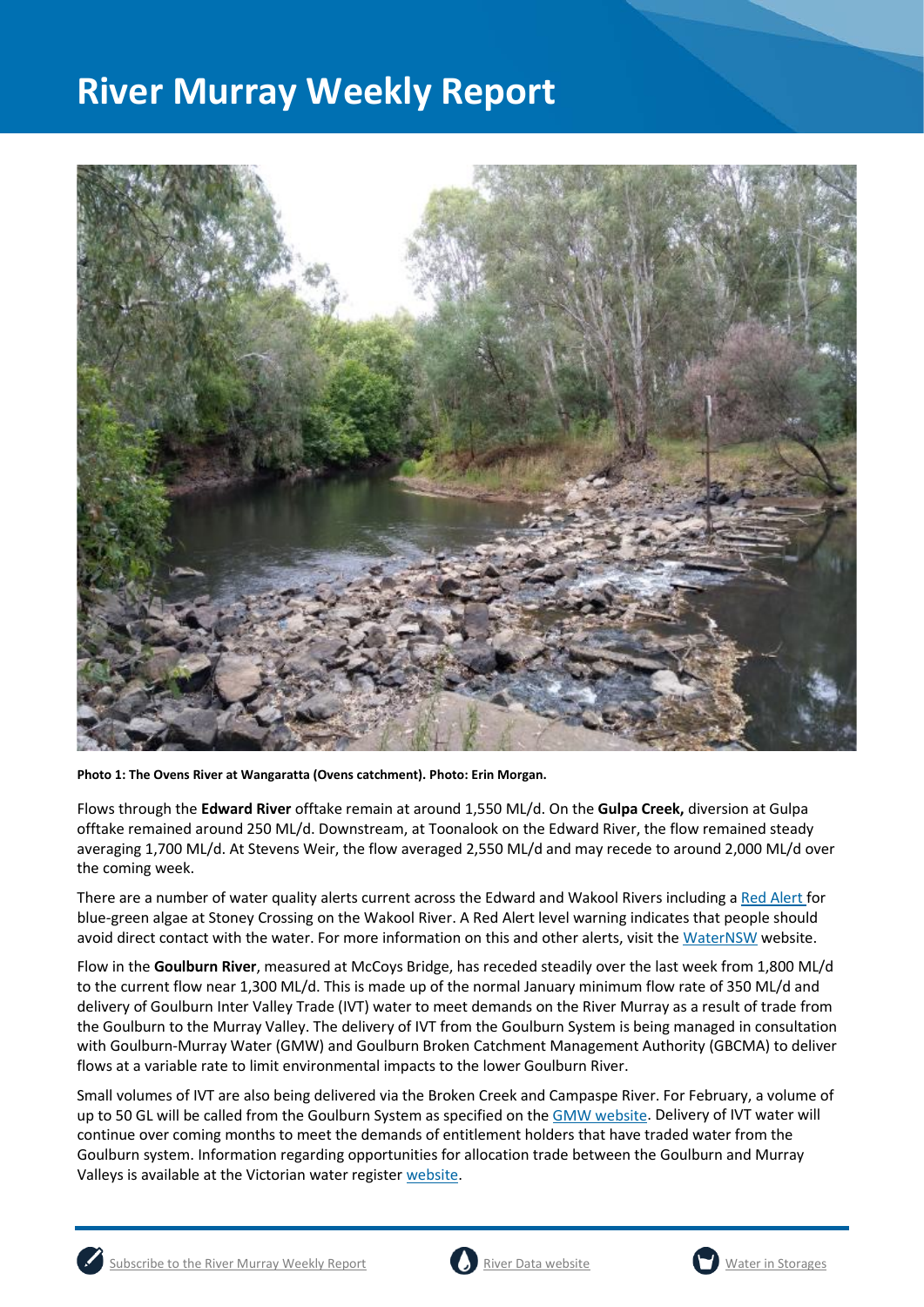The **Torrumbarry Weir** [pool](https://riverdata.mdba.gov.au/torrumbarry-weir-lock-26) is currently at the Full Supply Level (FSL) of 86.05 m AHD. [Diversions](https://riverdata.mdba.gov.au/national-channel-ds-torrumbarry-headworks) to National Channel from the Torrumbarry weir pool have remained around 1,450 ML/d. Downstream of Torrumbarry Weir, the release remained steady at around 7,500 ML/d this week. The flow is expected to gradually decrease to around 6,700 ML/d over the coming week as the Goulburn flow reduces.

Inflow from the **Murrumbidgee River**, measured a[t Balranald,](https://riverdata.mdba.gov.au/balranald-weir-downstream) has averaged 1,300 ML/d. This is comprised of minimum end of system flows and delivery of Murrumbidgee IVT water. The MDBA has requested WaterNSW to deliver up to 40 GL for each of the months of January and February. Approximately 100 ML/d of Murrumbidgee IVT is currently being delivered via the Billabong Creek, which reaches the Murray through the Edward-Wakool River system.

The [Murrumbidgee IVT balance](https://www.waternsw.com.au/customer-service/ordering-trading-and-pricing/trading/murrumbidgee) remained above 85GL this week, meaning trade from the Murrumbidgee to the Murray remained closed. Trade is expected to open over the next week as IVT deliveries continue causing the account to go below 85 GL. A reduction in the account can also occur if water is traded from the Murray back to the Murrumbidgee. Further information on expected IVT deliveries from the Murrumbidgee is provided by WaterNSW.

There are several water quality alerts for the lower Murrumbidgee River, including a Red Alert a[t Redbank Weir.](https://www.waternsw.com.au/water-quality/algae)

At **Euston**, the [weir pool level](https://riverdata.mdba.gov.au/euston-weir-upstream) is targeting FSL. Over the past week the [downstream release](https://riverdata.mdba.gov.au/euston-weir-downstream) was steady at near 10,000 ML/d and is expected to recede gradually over the coming week.

The **Menindee Lakes** storage is approximately 6 GL (less than 1% capacity). A [Red Alert](https://www.waternsw.com.au/about/newsroom/2019/blue-green-algae-red-alert-for-lake-wetherell-site-3,-upstream-from-menindee) for blue-green algae is in place for Lake Wetherell and Wilcannia. WaterNSW continues to manage the Menindee Lakes in accordance with the [Lower Darling Annual Operations Plan.](https://www.waternsw.com.au/supply/regional-nsw/operations) WaterNSW has advised that releases at Weir 32 are only planned to recommence when significant inflows are received into the Menindee Lakes. Inflows are currently zero and no significant inflows are expected in the near future.

For the week to 29 January, rainfall of between 25 and 100 mm fell over the northern and north-eastern parts of the northern Basin, providing localised runoff and streamflow. The NSW Department of Primary Industries and Environment has [put a restriction order in place until 31 January](https://www.industry.nsw.gov.au/water/allocations-availability/temporary-water-restrictions/northern-nsw-mdb) to protect first flows in drought-affected inland river systems of northern NSW. Many of the northern rivers have been dry for several months, hence more rainfall is required to reconnect the northern river system and provide inflows to Menindee Lakes.

As a result of the ongoing drought conditions in NSW, extensive [water restrictions](https://www.waternsw.com.au/about/newsroom/2018/waternsw-confirms-restrictions-for-lower-darling-customers) remain in place. More information on drought management activities in NSW can be found on the NSW Government website - [Drought](https://www.dpi.nsw.gov.au/climate-and-emergencies/droughthub)  [Hub.](https://www.dpi.nsw.gov.au/climate-and-emergencies/droughthub) Links to other drought services and assistance can be also accessed via the MDB[A drought webpage.](https://www.mdba.gov.au/managing-water/drought-murray-darling-basin)

At **Wentworth Weir**, th[e pool level](https://riverdata.mdba.gov.au/wentworth-weir-lock-10) is currently targeting 10 cm above FSL to assist pumpers in the upper reaches of the Darling River arm of the weir pool whilst there is no inflow from the Darling River. The downstream release is near 7,000 ML/d and is expected to recede slightly to near 6,700 ML/d over the coming week.

At **Locks 8 and 7**, the weir pool levels are being varied as part of the weir pool variability program. Currently, Lock 8 is targeting a level between 90 and 100 cm below FSL and Lock 7 is targeting a level between 50 and 60 cm below FSL.

At **Lake Victoria,** the storage volume reduced by 13 GL to 325 GL (48% capacity). Lake Victoria's current storage volume is relatively low for this time of year. Current forecasts indicate the storage will continue to fall over the coming months as additional water is released to assist meeting peak summer demands. Current planning forecasts indicate that Lake Victoria is likely to reach relatively low levels by early autumn 2020 if the dry conditions continue.

This week, th[e flow](https://riverdata.mdba.gov.au/flow-south-australia-calculated) to **South Australia** averaged 8,150 ML/d, which comprises the delivery of monthly South Australian Entitlement, net trade into the state and small volumes of environmental water. For more information on South Australia's Entitlement flow, see the South Australian Department for Environment and Water's latest [River](https://www.waterconnect.sa.gov.au/River-Murray/SitePages/2019%20Flow%20Reports.aspx)  [Murray flow report.](https://www.waterconnect.sa.gov.au/River-Murray/SitePages/2019%20Flow%20Reports.aspx)



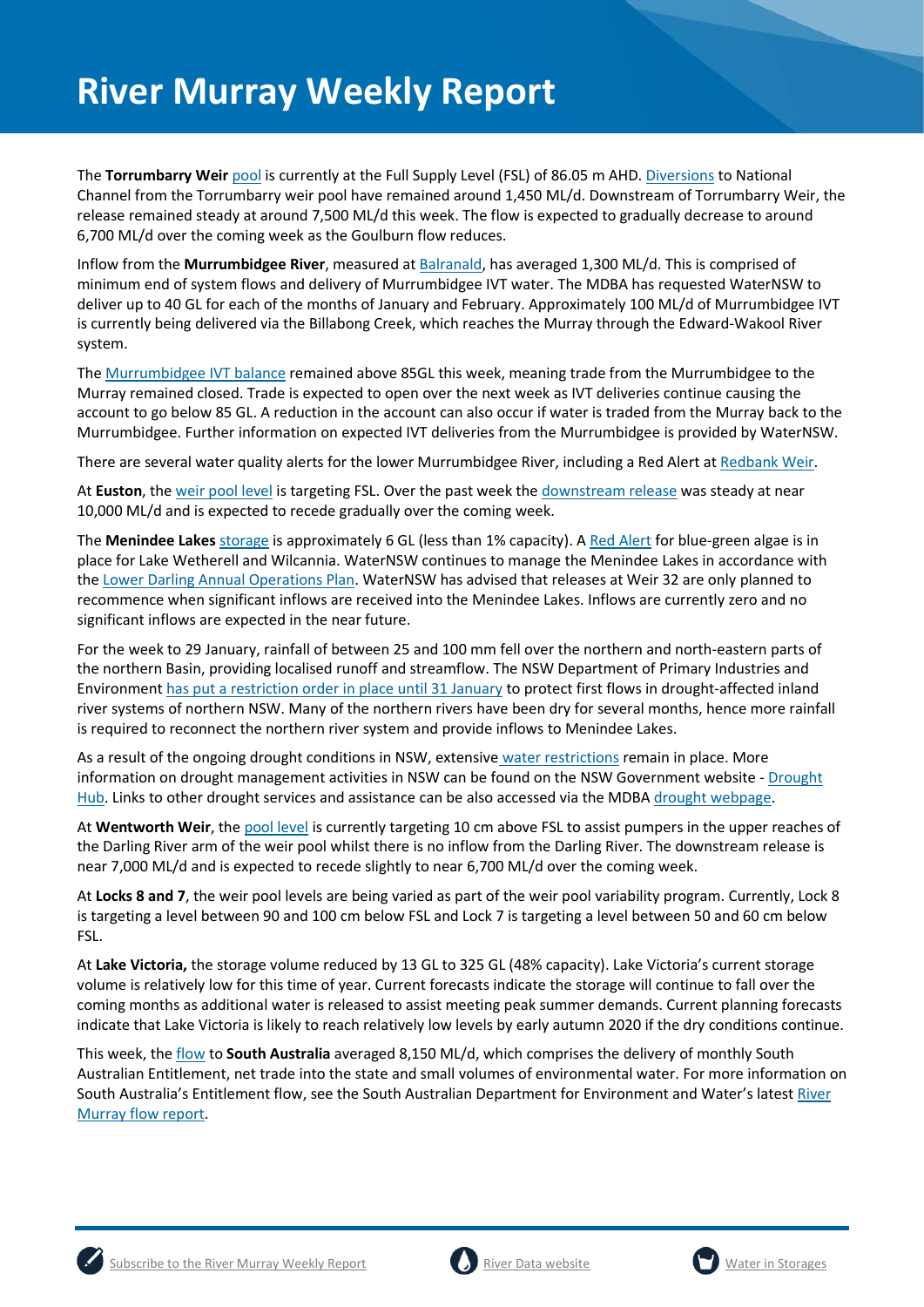

The **Lower Lakes** 5-day average water level has reduced by 1 cm over the last week to 0.56 m AHD. Releases are currently only occurring through fishways with all barrage gates now closed to help manage the level of the Lower Lakes through the warmer months. For information on barrage releases see the South Australian [Department for Environment and](https://www.waterconnect.sa.gov.au/River-Murray/SitePages/River%20Murray%20Flow%20Reports.aspx)  [Water Weekly River Murray Flow Report.](https://www.waterconnect.sa.gov.au/River-Murray/SitePages/River%20Murray%20Flow%20Reports.aspx)

**Photo 2: Goolwa Lock looking towards Goolwa (South Australia). Photo: SA Water.**

**For media inquiries contact the Media Officer on 02 6279 0141**

ANDREW REYNOLDS Executive Director, River Management



**Australian Government** 







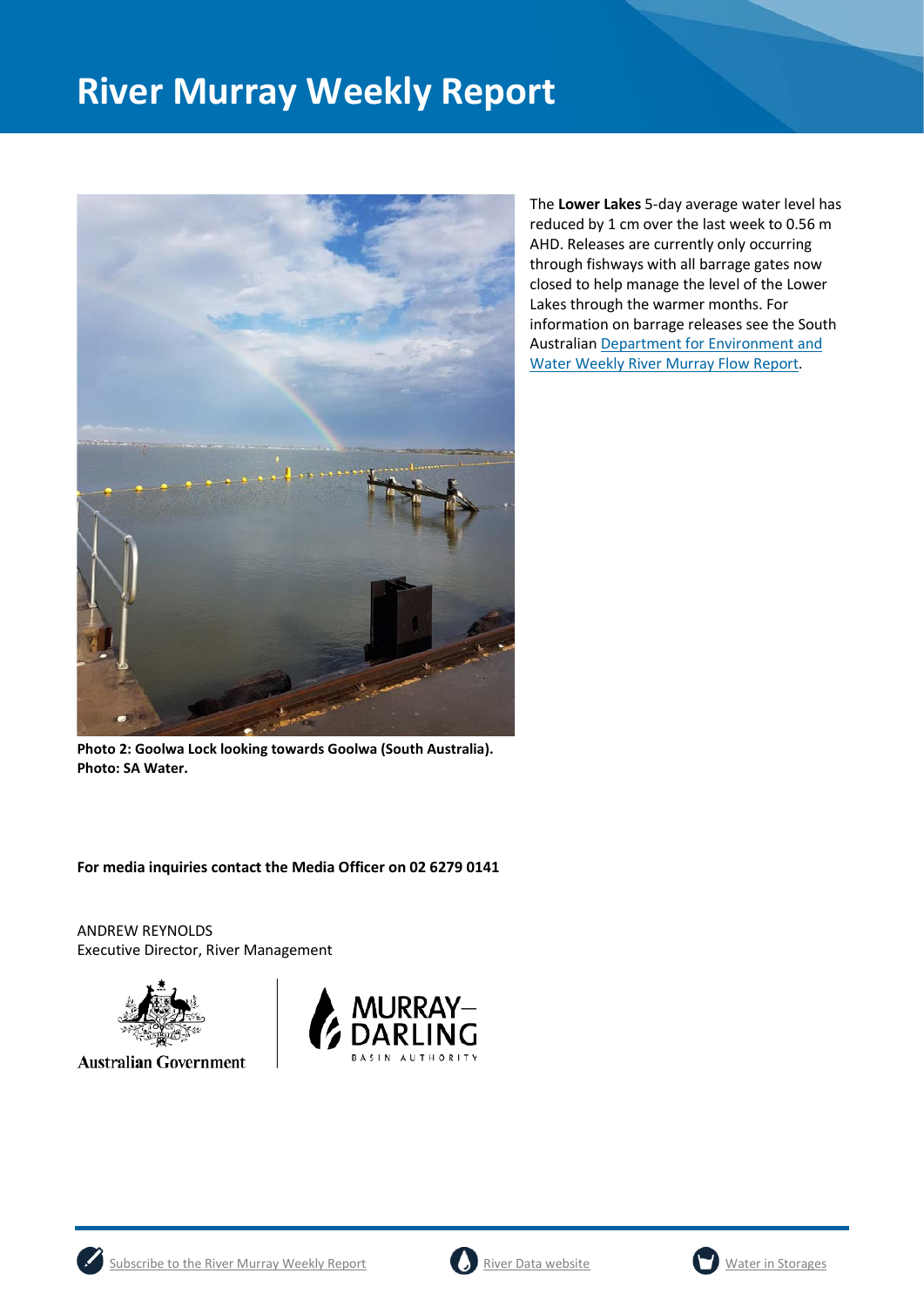#### Water in Storage **Week ending Wednesday 29 Jan 2020**

| <b>MDBA Storages</b>             | Full<br>Supply<br>Level | Full<br>Supply<br>Volume | Current<br>Storage<br>Level | Current<br>Storage |       | Dead<br>Storage | Active<br>Storage | Change in Total<br>Storage for the<br>Week |
|----------------------------------|-------------------------|--------------------------|-----------------------------|--------------------|-------|-----------------|-------------------|--------------------------------------------|
|                                  | $(m$ AHD $)$            | (GL)                     | $(m$ AHD)                   | (GL)               | $\%$  | (GL)            | (GL)              | (GL)                                       |
| Dartmouth Reservoir              | 486.00                  | 3856                     | 449.73                      | 903                | 49%   | 71              | 1832              | $-30$                                      |
| Hume Reservoir                   | 192.00                  | 3 0 0 5                  | 174.50                      | 583                | 19%   | 23              | 560               | $-32$                                      |
| Lake Victoria                    | 27.00                   | 677                      | 23.81                       | 325                | 48%   | 100             | 225               | $-13$                                      |
| Menindee Lakes                   |                         | 1 731*                   |                             | 6                  | $0\%$ | (- -) #         | 0                 | $-0$                                       |
| <b>Total</b>                     |                         | 9 2 6 9                  |                             | 2817               | 30%   | $ -$            | 2617              | -75                                        |
| <b>Total Active MDBA Storage</b> |                         |                          |                             |                    |       |                 | $31\%$ ^          |                                            |

#### **Major State Storages**

| <b>Burriniuck Reservoir</b> | 026     | 318 | 31% |     | 315 |                    |
|-----------------------------|---------|-----|-----|-----|-----|--------------------|
| <b>Blowering Reservoir</b>  | 631     | 633 | 39% | 24  | 609 | $+31$              |
| Eildon Reservoir            | 3 3 3 4 | 335 | 40% | 100 | 235 | $\sqrt{2}$<br>- 15 |

\* Menindee surcharge capacity – 2050 GL \*\* All Data is rounded to nearest GL \*\*

# NSW has sole access to water when the storage falls below 480 GL. MDBA regains access to water when the storage next reaches 640 GL. ^ % of total active MDBA storage

| <b>Snowy Mountains Scheme</b><br>Snowy diversions for week ending 28 Jan 2020 |                     |                    |                  |           |                 |
|-------------------------------------------------------------------------------|---------------------|--------------------|------------------|-----------|-----------------|
| <b>Storage</b>                                                                | Active Storage (GL) | Weekly Change (GL) | Diversion (GL)   | This Week | From 1 May 2019 |
| Lake Eucumbene - Total                                                        | 950                 | -32                | Snowy-Murray     | +9        | 299             |
| Snowy-Murray Component                                                        | 532                 | -10                | Tooma-Tumut      | $+0$      | 186             |
| <b>Target Storage</b>                                                         | 520                 |                    | Net Diversion    |           | 113             |
|                                                                               |                     |                    | Murray 1 Release | +8        | 458             |

#### **Major Diversions from Murray and Lower Darling (GL) \***

| <b>New South Wales</b>      | This Week        | . .<br>From 1 July 2019 | <b>Victoria</b>                 | This Week | From 1 July 2019 |
|-----------------------------|------------------|-------------------------|---------------------------------|-----------|------------------|
| Murray Irrig. Ltd (Net)     | 0.9 <sup>°</sup> | 108                     | Yarrawonga Main Channel (net)   | 2.1       | 82               |
| <b>Wakool Sys Allowance</b> | 1.8              | 30                      | Torrumbarry System + Nyah (net) | 7.1       | 188              |
| Western Murray Irrigation   | 1.1              |                         | Sunraysia Pumped Districts      | 4.4       | 78               |
| Licensed Pumps              | $3.5^{\circ}$    | 83                      | Licensed pumps - GMW (Nyah+u/s) |           | 14               |
| Lower Darling               | 0.0              |                         | Licensed pumps - LMW            | 4.6       | 265              |
| <b>TOTAL</b>                | 7.3              | 239                     | TOTAL                           | 19.2      | 627              |

\* Figures are derived from actual and estimates where data is unavailable. Please note that not all data may have been available at the time of creating this report. \*\* All data above is rounded to nearest 100 ML for weekly data and nearest GL for cumulative data

| <b>Flow to South Australia (GL)</b><br>* Total flow to SA is slightly more than base entitlement<br>due to environmental water delivery and trade to SA. | Entitlement this month<br>Flow this week<br>Flow so far this month<br>Flow last month | $217.0*$<br>56.9<br>235.8<br>225.2 | (8 100 ML/d) |
|----------------------------------------------------------------------------------------------------------------------------------------------------------|---------------------------------------------------------------------------------------|------------------------------------|--------------|
|----------------------------------------------------------------------------------------------------------------------------------------------------------|---------------------------------------------------------------------------------------|------------------------------------|--------------|

#### **Salinity (EC)** (microSiemens/cm at 25°C)

|                         | Current | Average over the last week | Average since 1 August 2019 |
|-------------------------|---------|----------------------------|-----------------------------|
| Swan Hill               | 70      | 70                         | 70                          |
| Euston                  |         |                            |                             |
| <b>Red Cliffs</b>       |         |                            | 50                          |
| Merbein                 | 80      | 80                         | 90                          |
| Burtundy (Darling)      |         |                            | 1 2 2 0                     |
| Lock 9                  | 100     | 100                        | 100                         |
| Lake Victoria           | 130     | 120                        | 110                         |
| Berri                   | 150     | 150                        | 140                         |
| Waikerie                | 200     | 200                        | 210                         |
| Morgan                  | 210     | 210                        | 220                         |
| Mannum                  | 270     | 270                        | 260                         |
| Murray Bridge           | 260     | 250                        | 290                         |
| Milang (Lake Alex.)     | 940     | 920                        | 840                         |
| Poltalloch (Lake Alex.) | 910     | 900                        | 810                         |
| Meningie (Lake Alb.)    | 1 470   | 1 3 2 0                    | 1670                        |
| Goolwa Barrages         | 3 160   | 3 1 1 0                    | 1900                        |





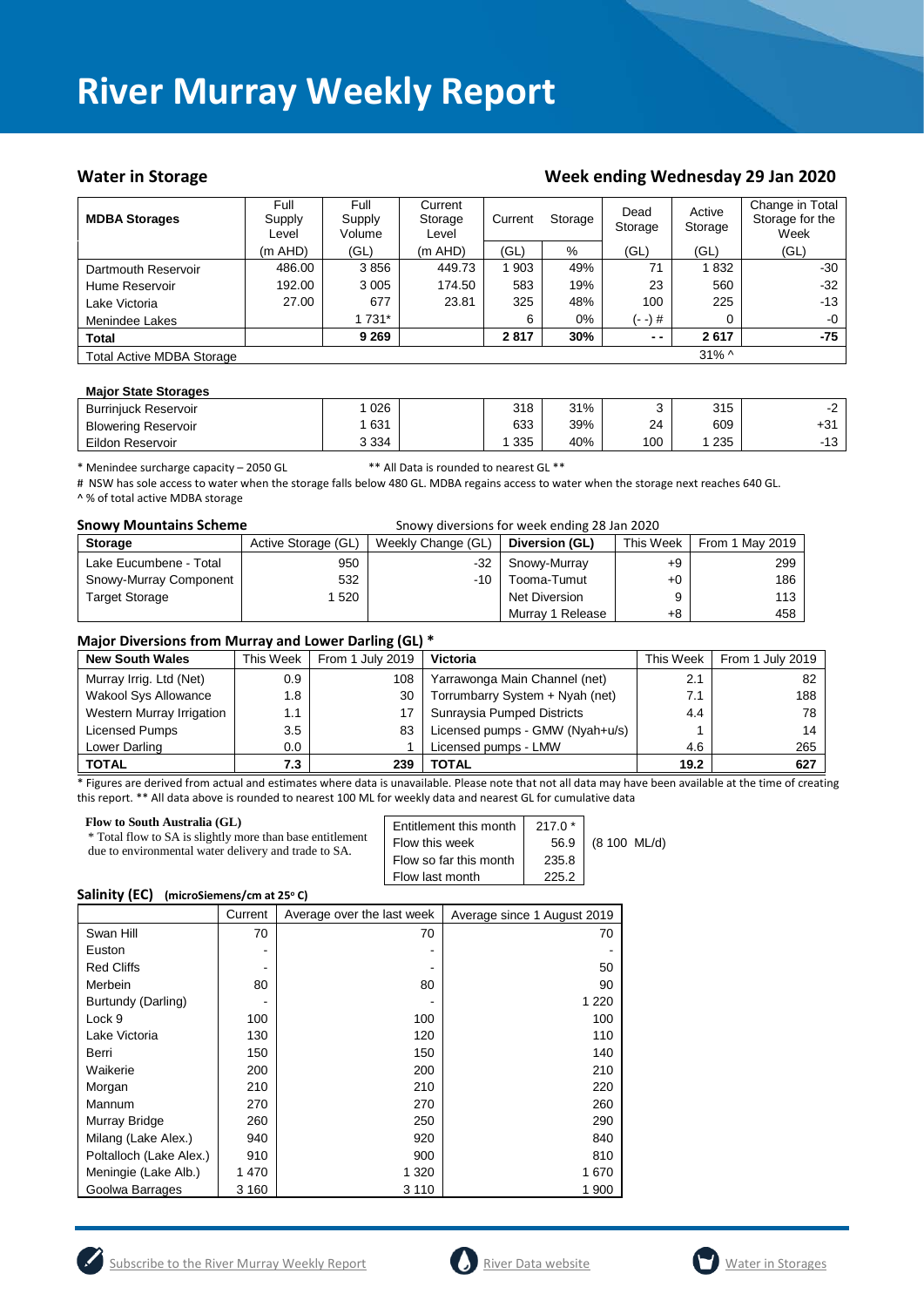

# MURRAY<mark>–</mark><br>DARLING

#### River Levels and Flows **River Levels and Flows Week ending Wednesday 29 Jan 2020**

|                                | Minor Flood<br>Stage | Height<br>Gauge |                | Flow    | Trend        | Average Flow this<br>Week | Average Flow last<br>Week |
|--------------------------------|----------------------|-----------------|----------------|---------|--------------|---------------------------|---------------------------|
|                                |                      | local           | (m             |         |              |                           |                           |
| <b>River Murray</b>            | (m)                  | (m)             | AHD)           | (ML/d)  |              | (ML/d)                    | (ML/d)                    |
| Khancoban                      |                      |                 |                | 4 4 4 0 | R            | 2 1 7 0                   | 1 0 0 0                   |
| Jingellic                      | 4.0                  | 1.72            | 208.24         | 4 5 4 0 | $\mathsf{R}$ | 2790                      | 2670                      |
| Tallandoon (Mitta Mitta River) | 4.2                  | 2.73            | 219.62         | 5850    | $\mathsf{R}$ | 5 100                     | 5 3 3 0                   |
| Heywoods                       | 5.5                  | 3.12            | 156.75         | 12770   | R            | 10510                     | 11 330                    |
| <b>Doctors Point</b>           | 5.5                  | 2.89            | 151.36         | 13 640  | $\mathsf{R}$ | 11 630                    | 12 130                    |
| Albury                         | 4.3                  | 1.89            | 149.33         |         |              |                           |                           |
| Corowa                         | 4.6                  | 2.51            | 128.53         | 11 200  | $\mathsf{R}$ | 10 240                    | 11 640                    |
| Yarrawonga Weir (d/s)          | 6.4                  | 1.48            | 116.52         | 8 6 20  | S            | 8 6 6 0                   | 8750                      |
| Tocumwal                       | 6.4                  | 2.02            | 105.86         | 8510    | F            | 8610                      | 8880                      |
| Torrumbarry Weir (d/s)         | 7.3                  | 2.40            | 80.94          | 6980    | F            | 7530                      | 7 9 6 0                   |
| Swan Hill                      | 4.5                  | 1.49            | 64.41          | 7 9 6 0 | F            | 8 2 3 0                   | 8 4 0 0                   |
| <b>Wakool Junction</b>         | 8.8                  | 3.47            | 52.59          | 10 260  | S            | 10 330                    | 10 190                    |
| Euston Weir (d/s)              | 9.1                  | 1.79            | 43.63          | 10 130  | S            | 10 140                    | 9730                      |
| Mildura Weir (d/s)             |                      | $\blacksquare$  |                | 8 6 6 0 | F            | 8650                      | 7780                      |
| Wentworth Weir (d/s)           | 7.3                  | 2.96            | 27.72          | 7 0 6 0 | S            | 7 0 6 0                   | 5 9 8 0                   |
| <b>Rufus Junction</b>          |                      | 3.69            | 20.62          | 7910    | S            | 7760                      | 7740                      |
| Blanchetown (Lock 1 d/s)       | ۰                    | 0.65            | $\blacksquare$ | 4 8 6 0 | F            | 4 8 6 0                   | 4 2 6 0                   |
|                                |                      |                 |                |         |              |                           |                           |
| <b>Tributaries</b>             |                      |                 |                |         |              |                           |                           |
| Kiewa at Bandiana              | 2.8                  | 0.75            | 153.98         | 190     | F            | 300                       | 260                       |
| Ovens at Wangaratta            | 11.9                 | 7.82            | 145.50         | 290     | F            | 380                       | 240                       |
| Goulburn at McCoys Bridge      | 9.0                  | 1.66            | 93.08          | 1 2 6 0 | F            | 1 4 6 0                   | 2 0 4 0                   |
| Edward at Stevens Weir (d/s)   | 5.5                  | 2.29            | 82.06          | 2 4 4 0 | F            | 2 5 5 0                   | 2670                      |
| <b>Edward at Liewah</b>        |                      | 3.01            | 58.39          | 2 5 4 0 | S            | 2510                      | 2 3 8 0                   |
| Wakool at Stoney Crossing      |                      | 1.39            | 54.88          | 420     | S            | 420                       | 400                       |
| Murrumbidgee at Balranald      | 5.0                  | 1.66            | 57.62          | 1 2 3 0 | F            | 1 3 1 0                   | 1 1 6 0                   |
| Barwon at Mungindi             | 6.1                  | 2.12            |                | 0       | F            | 0                         | $\mathbf 0$               |
| Darling at Bourke              | 9.0                  | 2.96            |                | 0       | F            | 0                         | 0                         |
| Darling at Burtundy Rocks      |                      | 0.49            |                | 0       | F            | $\Omega$                  | 0                         |
|                                |                      |                 |                |         |              |                           |                           |

Natural Inflow to Hume 1350

(i.e. Pre Dartmouth & Snowy Mountains scheme)

**Weirs and Locks** Pool levels above or below Full Supply Level (FSL)

| <b>Murray</b>      | FSL (m AHD) | u/s     | d/s     |                       | FSL (m AHD) | u/s     | d/s     |
|--------------------|-------------|---------|---------|-----------------------|-------------|---------|---------|
| Yarrawonga         | 124.90      | $-0.15$ |         | No. 7 Rufus River     | 22.10       | $-0.51$ | $+1.37$ |
| No. 26 Torrumbarry | 86.05       | $+0.00$ |         | No. 6 Murtho          | 19.25       | $+0.02$ | $+0.15$ |
| No. 15 Euston      | 47.60       | $+0.00$ |         | No. 5 Renmark         | 16.30       | $+0.03$ | $+0.25$ |
| No. 11 Mildura     | 34.40       | $+0.05$ | $+0.25$ | No. 4 Bookpurnong     | 13.20       | $+0.04$ | $+0.77$ |
| No. 10 Wentworth   | 30.80       | $+0.10$ | $+0.32$ | No. 3 Overland Corner | 9.80        | $+0.03$ | $+0.22$ |
| No. 9 Kulnine      | 27.40       | $+0.03$ | $-0.81$ | No. 2 Waikerie        | 6.10        | $+0.03$ | $+0.19$ |
| No. 8 Wangumma     | 24.60       | $-0.98$ | $-0.25$ | No. 1 Blanchetown     | 3.20        | $+0.05$ | $-0.10$ |

#### **Lower Lakes FSL = 0.75 m AHD**

Lake Alexandrina average level for the past 5 days (m AHD)  $\Big| 0.56 \Big|$ 

| Barrage |
|---------|
|---------|

#### **Barrages** Fishways at Barrages

|                       | Openings     | Level (m AHD) | No. Open   | Rock Ramp | Vertical Slot 1          | <b>Vertical Slot 2</b> | <b>Dual Vertical Slots</b> |
|-----------------------|--------------|---------------|------------|-----------|--------------------------|------------------------|----------------------------|
| Goolwa                | 128 openings | 0.59          | All closed |           | Open                     | Open                   |                            |
| Mundoo                | 26 openings  | 0.57          | All closed |           | $\overline{\phantom{0}}$ |                        | Open                       |
| <b>Hunters Creek</b>  |              | -             |            |           | Open                     | -                      |                            |
| <b>Boundary Creek</b> | 6 openings   | -             | All closed |           | Open                     |                        |                            |
| Ewe Island            | 111 gates    | ۰             | All closed |           |                          |                        | Open                       |
| Tauwitchere           | 322 gates    | 0.59          | All closed | Open      | Open                     | Open                   |                            |

AHD = Level relative to Australian Height Datum, i.e. height above sea level